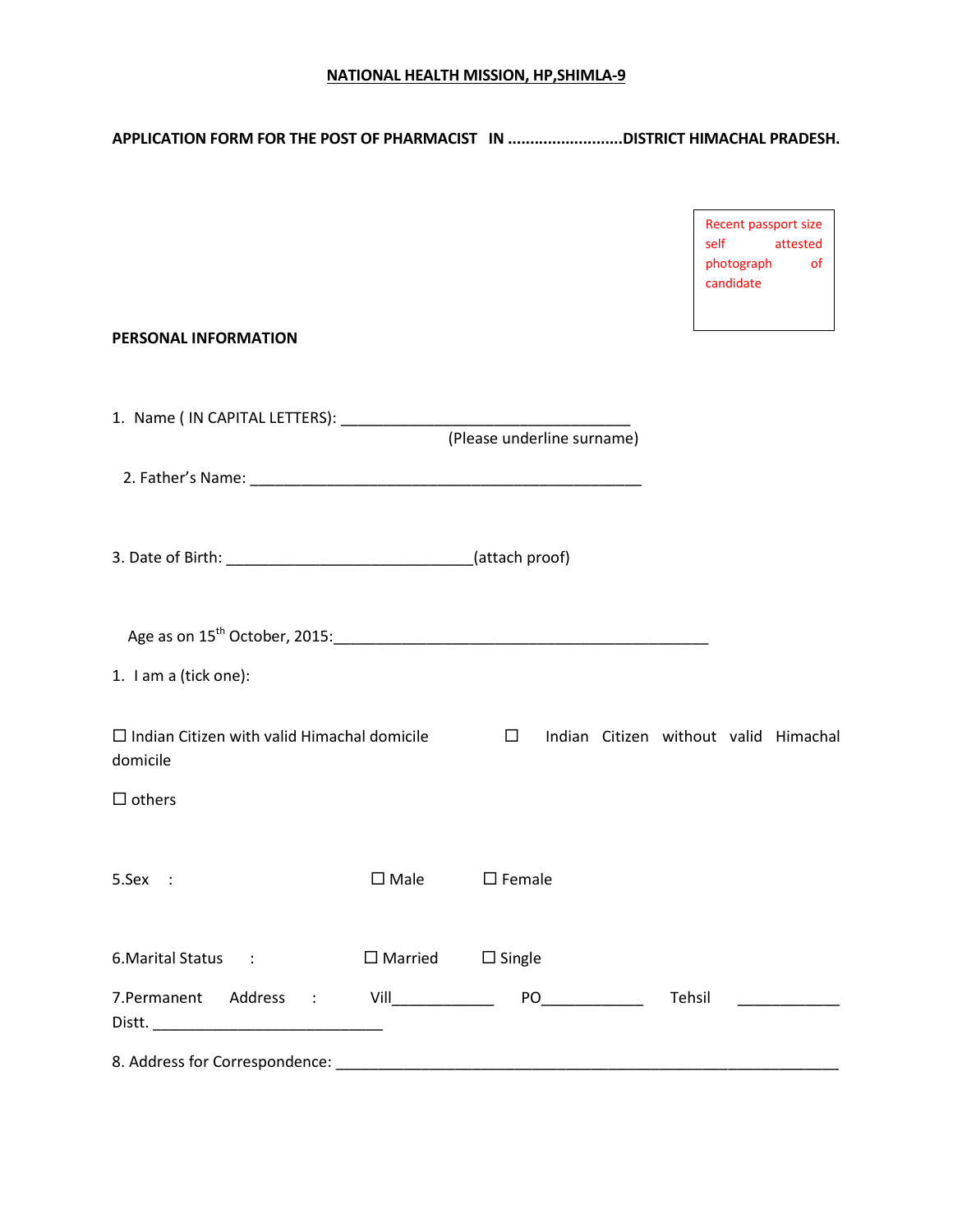|                      | Postal Code:   |  |  |
|----------------------|----------------|--|--|
| Contact No (Mobile): | Email address: |  |  |

## **9. ACADEMIC QUALIFICATIONS (Matric and above)**

| <b>Date</b> |    | Schools/Institutions                                                                                         | Affiliation/<br>Recognition | Qualification | Percentage        |  |
|-------------|----|--------------------------------------------------------------------------------------------------------------|-----------------------------|---------------|-------------------|--|
| From        | To | <b>Attended</b>                                                                                              |                             | s Obtained    | (aggregate)/Grade |  |
|             |    | Matric                                                                                                       |                             |               |                   |  |
|             |    | 10+2 in Science                                                                                              |                             |               |                   |  |
|             |    | <b>Bachelors</b><br>degree<br>Diploma in Pharmacy<br>or its equivalent from<br>recognized<br>a<br>university |                             |               |                   |  |
|             |    | Registration Certificate<br>from Pharmacy Council<br>οf<br>the<br>concerned<br>State/ Centre Govt.           |                             |               |                   |  |
|             |    |                                                                                                              |                             |               |                   |  |

**10. OTHER QUALIFICATIONS / COURSES ATTENDED / AWARDS ATTAINED (Indicating computer literacy)** 

| Date                  |    | <b>Qualifications / Awards Obtained</b> | <b>Awarding Institution</b> |  |
|-----------------------|----|-----------------------------------------|-----------------------------|--|
| <b>From</b>           | To |                                         |                             |  |
|                       |    |                                         |                             |  |
|                       |    |                                         |                             |  |
| <b>11. EXPERIENCE</b> |    |                                         |                             |  |